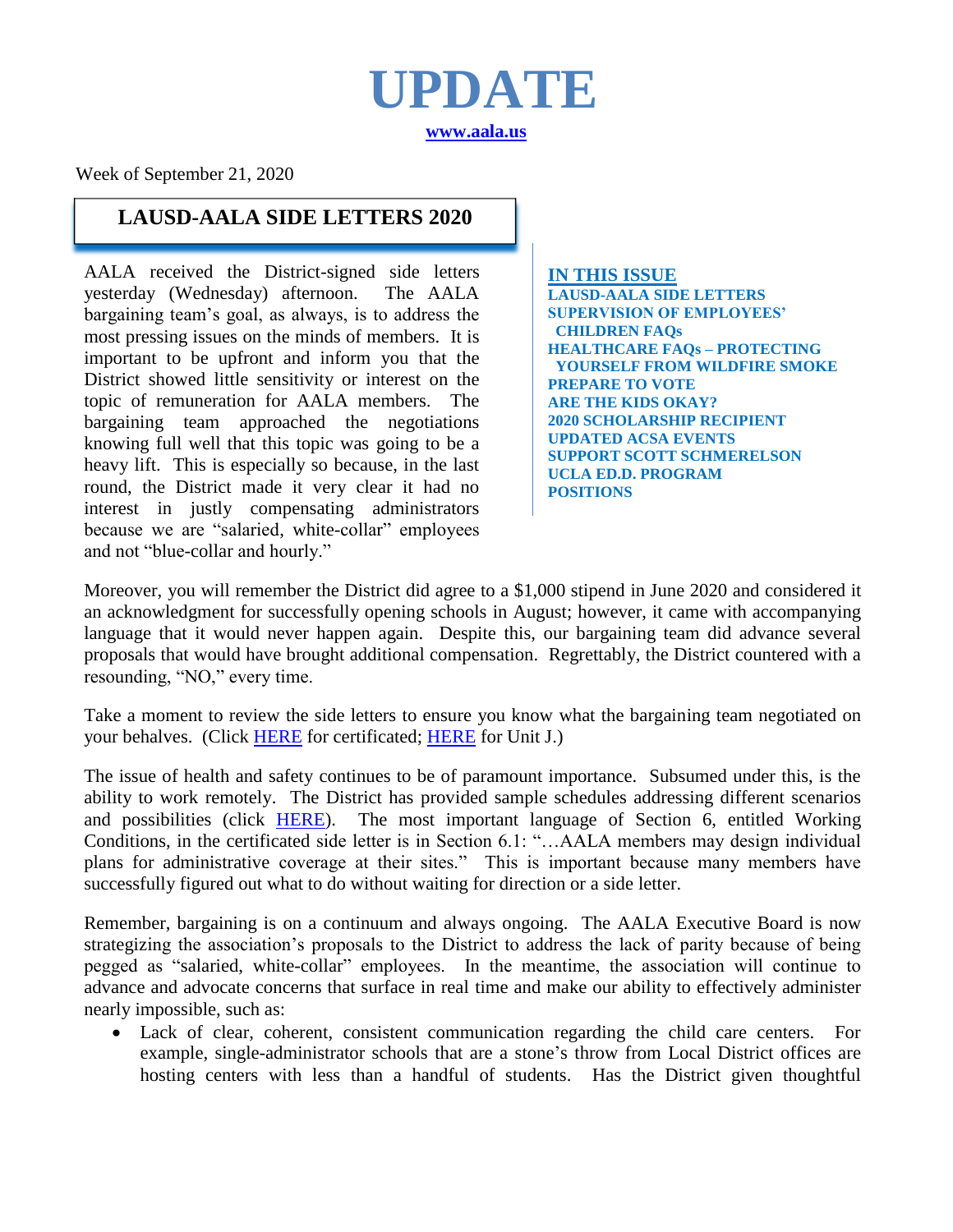## *SIDE LETTERS (Cont.)*

consideration to consolidating some of the centers, especially if one has been placed at a singleadministrator site?

- Administrators continue being held hostage by an endless barrage of virtual meetings called with no prior advance notice. This is not only disruptive and disrespectful, it forces our members to seem unorganized when they then have to scramble and cancel their own previously scheduled meetings. How difficult is it to coordinate a master calendar at the central office and Local Districts to organize for effort and work smarter and not harder?
- The angst of members being directed to be COVID-19 tested with little to no information. Members are genuinely concerned about where and how their DNA may be used and potential negative implications in the future. Moreover, what is the harm of administrators being tested where they feel more comfortable and safer, e.g., doctors' offices, open-air testing settings rather than enclosed locations? What is the right of an administrator to not be tested for whatever the reason?
- And let us always remember, despite the District's commitments to improve and make it better, the number of emails coming to the inboxes of AALA members is absolute lunacy!

Do keep in mind that your own advocacy and vocal concern, both at the bargaining table and away from it, do bring about change, albeit very slowly and painfully:

- All signs seem to indicate schools will receive their remaining allocations from the general fund in their entirety.
- The concept of "norming," while modified to bring some relief, has not gone far enough. The association remains optimistic that more relief is on the way prior to tomorrow's norming deadline, especially for grades K-3. The public and labor partners made that more than clear at last Tuesday's Board meeting and there is room for optimism.

AALA does thank the District for the tiny slivers of a silver lining.

## **SUPERVISION OF LAUSD EMPLOYEES' CHILDREN FREQUENTLY ASKED QUESTIONS**



- 1. **What schools will be hosting student supervision?** The list of schools is available [here.](https://btb-lausd-ca.schoolloop.com/file/1574494009806/1574494003555/6646059279197057104.xlsx)
- 2. **Who can bring children to student supervision?** Only LAUSD employees working at a school site may bring TK-8 grade student(s) for student supervision.
- 3. **When will the program begin?** The week of September 14, 2020
- 4. **Will testing for COVID be required?** Yes, all participating adults and students will be tested prior to starting the student supervision program. Prior to beginning student supervision, the following persons will need to be tested: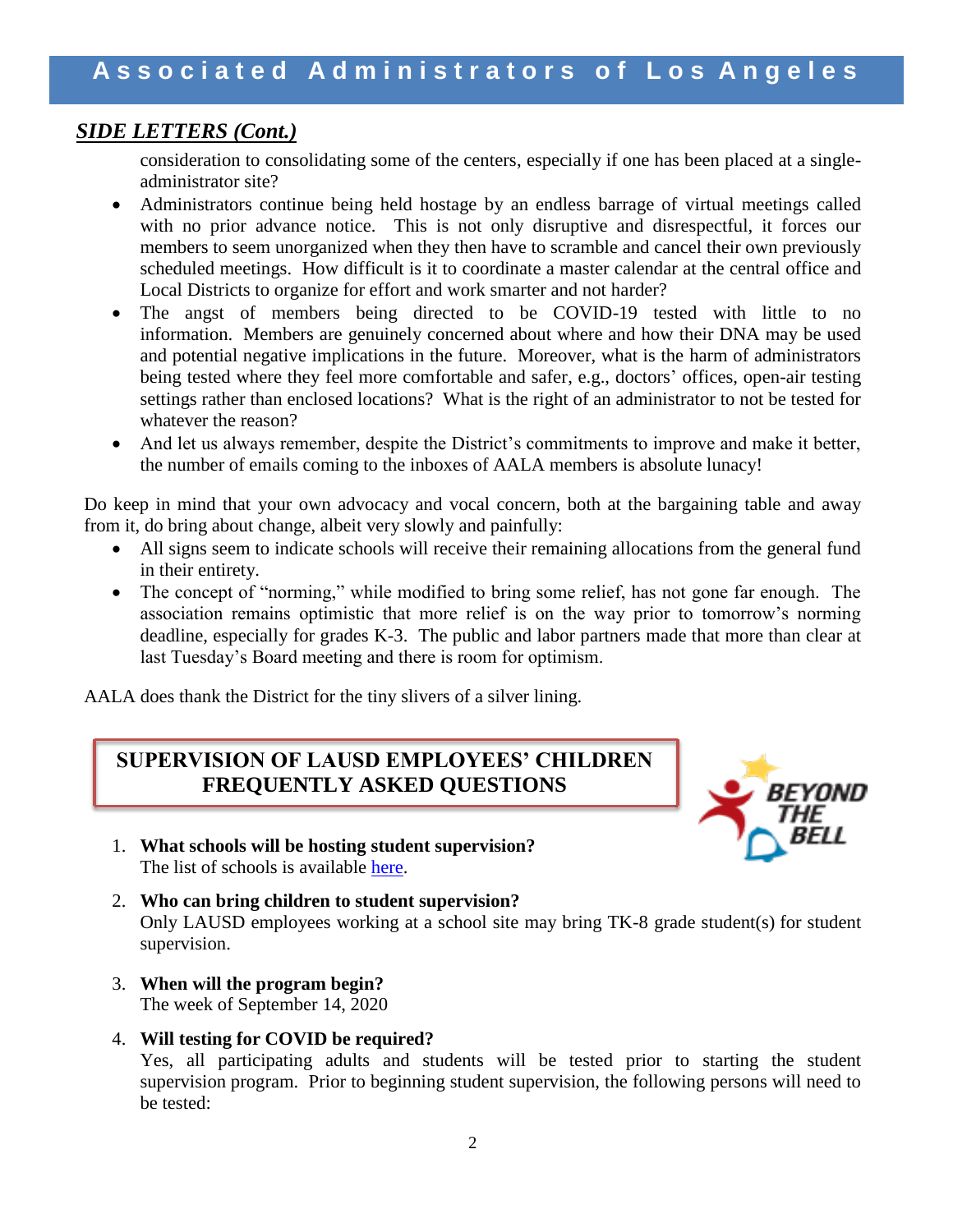## **A s s o c i a t e d A d m i n i s t r a t o r s o f L o s A n g e l e s**

## *SUPERVISION (Cont.)*

- 1) All involved in the administration of the testing program
- 2) Those who will be providing student supervision
- 3) Students participating in student supervision
- 4) Employees whose children are participating in student supervision

#### 5. **Will masks be required?**

Yes, all participants will be required to wear a face covering―children and adults.

- 6. **What is the ratio of students to adults?** 6:1
- 7. **Is food provided?** Yes
- 8. **What are the hours?** 8:00 a.m. to 4:00 p.m.
- 9. **If I no longer need Student Supervision, who should I advise?** Please complete this form, [http://bit.ly/SSDecline.](http://bit.ly/SSDecline)
- 10. **I am in the middle of processing the application for the student supervision services provided by the District. However, I do not know where to submit the form.** Print the application and provide it to the school where the student is initially enrolled for student supervision.
- 11. **I need to sign up for student supervision.**
	- 1) Go to [a school that is providing student supervision](https://btb-lausd-ca.schoolloop.com/file/1574494009806/1574494003555/6646059279197057104.xlsx) with evidence that the student has completed COVID-19 testing and the appropriate registration form for the BTB unit at the participating school. (Please download and print.)
	- 2) Application for [LA's Best](http://www.lasbest.org/)
	- 3) Application for all other [BTB Units](https://btb-lausd-ca.schoolloop.com/file/1574494009806/1574494003555/5873715017618201046.pdf)

## **HEALTHCARE FAQs―** *PROTECTING YOURSELF FROM WILDFIRE SMOKE*

With the unprecedented numbers of fires raging along the west coast of the United States, smoke, soot, ash, and particulate matter cover much of the Los Angeles basin.

#### **Why can smoke from wildfires make me sick?**

[Wildfire smoke](https://emergency.cdc.gov/disasters/wildfires/smoke.asp) is a mix of gases and fine particles from burning vegetation, buildings, and other materials. With its mixture of toxic substances, it can make anyone sick—even someone who is healthy if exposed to enough smoke in the air.

Some health effects of smoke inhalation include:

- Coughing, trouble breathing normally
- Stinging eyes
- Scratchy throat, runny nose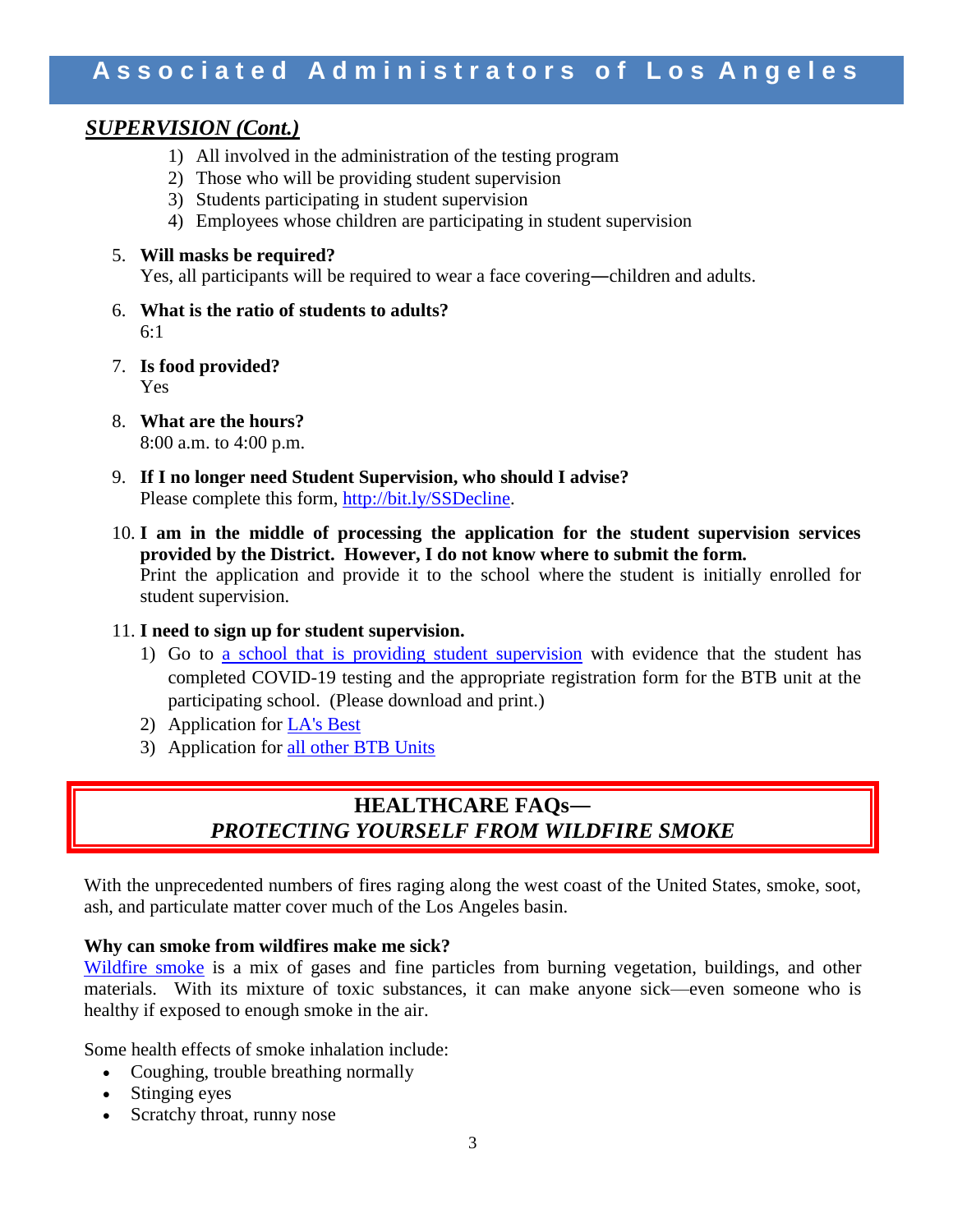## *FAQs (Cont.)*

- Irritated sinuses
- Fast heartbeat, chest pain, wheezing, and shortness of breath
- Headaches
- Asthma attack
- **Tiredness**

Older adults, pregnant women, children, and people with preexisting respiratory and heart conditions are at risk of becoming ill from breathing in smoke.

## **Tips for protecting yourself from breathing in smoke:**

- 1. Pay attention to local air quality reports, public health messages, and health warnings about smoke. The South Coast Air Quality Management District [\(SCAQMD\)](https://www.arcgis.com/apps/webappviewer/index.html?id=85c7770bac684749a631bd7b42eac1b7) monitors and identifies particulates in the air. You can sign up for [daily air alerts.](http://www.aqmd.gov/home/air-quality/air-alerts) To check the air quality index and health rating by city or zip code, click [HERE.](https://www.airnow.gov/?city=Los%20Angeles&state=CA&country=USA)
- 2. If you are having trouble breathing because of the smoke and want medical advice, call your medical plan's 24-hour nurse line or make a telehealth appointment to see a physician.
- 3. If you suffer from asthma or another lung condition, be sure to follow your doctor's advice about medicines and about your respiratory management plan. Call your doctor if your symptoms worsen.
- 4. If you are told to stay indoors, do so, and keep your indoor air as clean as possible. Keep windows and doors closed. Your cloth or surgical mask, while offering protection from COVID-19, provides little protection from smoke. Run your air conditioner but keep the fresh air intake valve closed and the filter clean to prevent outdoor smoke from getting inside.
- 5. Do not add to indoor pollution. When smoke levels are high, do not use anything that burns, such as candles and fireplaces. Do not vacuum, because vacuuming stirs up particles already inside your home. Do not smoke tobacco or other products, because smoking puts even more pollution into the air.

Do not rely on dust masks for protection. Paper "dust" masks commonly sold at home improvement shops can trap large particles, such as ash and soot, but they will not protect your lungs from invisible smoke particulates. An N95 mask when worn properly will offer the most protection, but they are usually only available to first responders. If you decide to wear a mask, see the CDC's [Respirator Fact](http://www.cdc.gov/niosh/docs/2003-144/)  [Sheet.](http://www.cdc.gov/niosh/docs/2003-144/)

## **PREPARE TO VOTE**

November 3, 2020, is the nation's official election day. Voters in California will have the opportunity to cast their ballot for president, U.S. House of Representatives, California State Senate and Assembly, and state and local measures, as well as, selecting judges, school board members (LAUSD!), and municipal officials. There are twelve state propositions on the ballot that include proposals related to ending affirmative action, changes to property taxes, allowing 17-year-olds to vote, rent control, and consumer privacy. Click [HERE](https://www.latimes.com/california/story/2020-07-01/propositions-on-california-november-2020-ballot) to read an article in the *Los Angeles Times* that summarizes all of the propositions.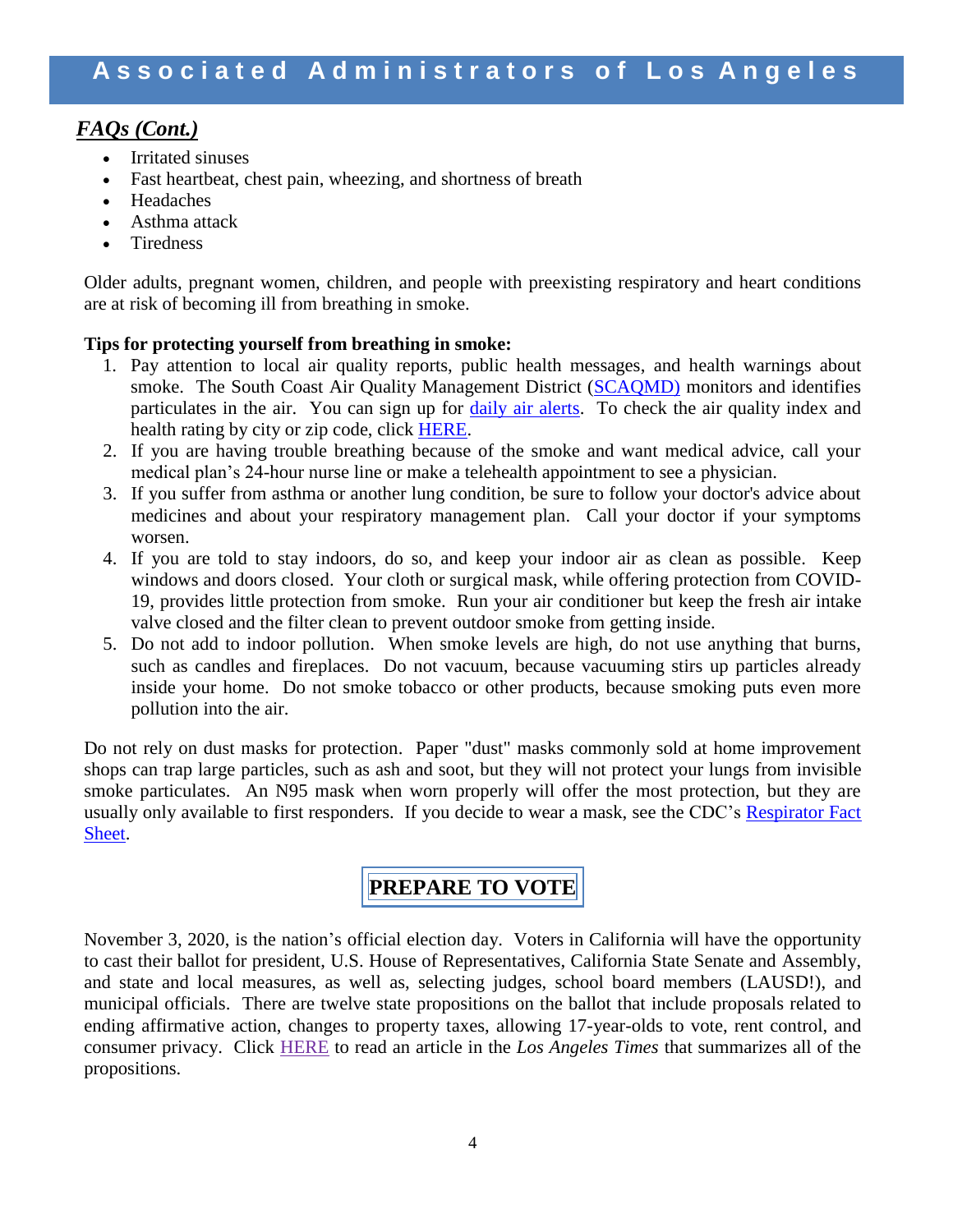## *VOTE (Cont.)*

**Governor Newsom** has issued an order that every Californian who is eligible to vote in the November 3 general election shall receive a vote-by-mail ballot. Ballots will be mailed beginning October 5, 2020. In addition to returning the ballot by mail (must be postmarked by November 3), voters will be able to drop off their ballots at more than 300 secure Drop Boxes in the County. Those who wish to vote in person may do so at Vote Centers throughout the county. Specific locations will be printed on the sample ballot books and can be accessed at [www.lavote.net.](http://www.lavote.net/) In addition, a Vote Center catalog listing all locations will be mailed leading up to the election.

Voters will have ten consecutive days before November 3 to vote in person at any participating Vote Center in the county. Select Vote Centers will be available beginning Saturday, October 24. All Vote Centers will be available beginning Friday, October 30. Vote Centers will be open every day from 10:00 a.m. to 7:00 p.m. during the early voting period. On election day, Vote Centers will be open from 7:00 a.m. to 8:00 p.m. All participating Vote Centers will follow state and county public health and safety guidelines, such as:

- Voters must wear facial coverings and gloves (coverings and gloves will be made available if needed)
- Wiping and sanitizing all surfaces and Ballot Marking Devices after each voter
- Social distancing of 6 feet
- Election workers will wear protective gloves and masks

The last official day to register to vote is October 19; however, same day voter registration is available at any Vote Center location. If you have any questions or need more information regarding voting in Los Angeles County, please call 800.815.2666, email [voterinfor@rrcc.lacounty.gov,](mailto:voterinfor@rrcc.lacounty.gov) or visit [www.lavote.net.](http://www.lavote.net/) Please share this information with your friends, family, colleagues, and neighbors.

## **ARE THE KIDS OKAY?**

We are all aware that the coronavirus-induced stresses of school closures, family illness, loss of jobs, isolation, economic instability, coupled with the racial unrest over police killings have left many adults traumatized, feeling worried, stressed, and overwhelmed, but what has been the effect on children? They too, are subjected to the same set of circumstances and are traumatized, resulting in extreme emotional vulnerability. And while the normal routines for children across the country have been forever altered due to these factors, now, millions of them in ten states in the western portion of the United States are dealing with another trauma – wildfires. Adding the fire-driven disruptions to the mix has educators and mental health experts concerned about the health and mental impacts on children, as well as adults.

According to the National Interagency Fire Center, there are 80 large fires (does not include individual fires within complexes) which have burned almost 5 million acres in 10 states. More than 30 people have died, and entire towns have been decimated. Families in California, Washington, Oregon, and Colorado have had to leave their homes under evacuation orders. Predictions are that as the seasonal transition to fall begins, the fire potential in many western states will decrease; however, large fire activity will likely continue in California due to offshore, downslope winds becoming more frequent during September and October.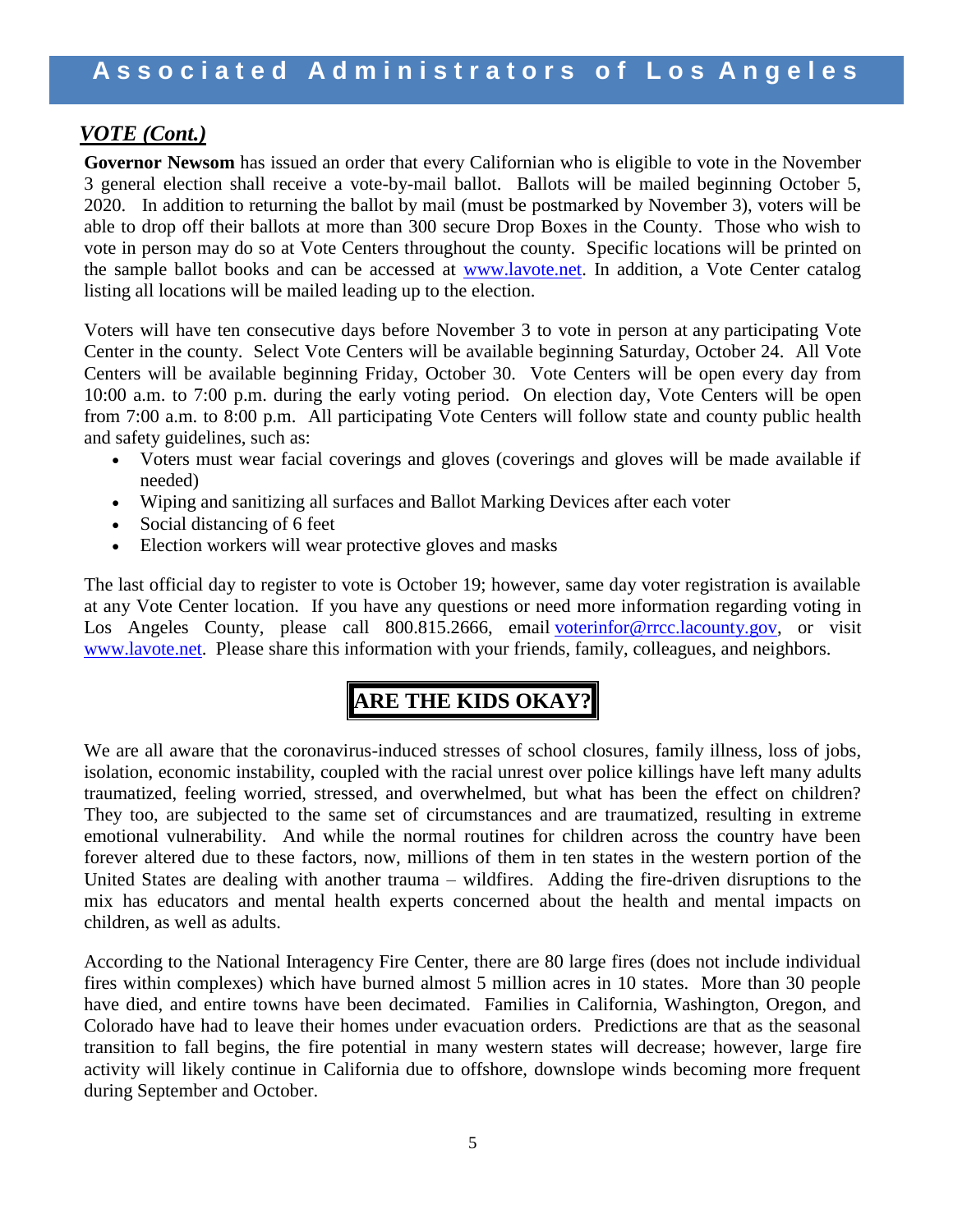## *KIDS (Cont.)*

And, as if remote instruction and school closures were not already challenging enough, the additional trauma of wildfires is adding more triggers for children. The effects of the fires reach not only those who must leave their homes, but those who hear their parents or teachers talking about the fires, view fires online or on TV, and see charred homes are also traumatized. This means that parents and teachers may see a range of responses in children―temper tantrums, clinginess, irritability, and concentration problems―that will affect their ability to focus on instruction.

Experts have said that children are more susceptible than adults to lung damage from smoky air because their lungs are still developing and their airways are narrower. As a result of the fires, airquality is unhealthy in most locations and many schools in Oregon and Washington have had to weigh which is worse – wildfire smoke or the risk of COVID-19 exposure - and have moved from remote instruction to just closing completely.

**Dr. Melissa Brymer**, Director of Terrorism and Disaster Programs at the UCLA-Duke University National Center for Child Traumatic Stress, says, "It's important for teachers and parents to hold conversations with children to acknowledge their worries and correct any misinformation they might have. Adults can reassure children by describing the plans they've developed to keep them safe." She also suggested that adults help children feel more hopeful by doing something positive, such as writing notes of thanks to firefighters or donating canned food to evacuated families. Schools and districts can also buffer students from these stressors by connecting them to online counseling and mental health services.

## **2020 SCHOLARSHIP RECIPIENT**

Each week we have been featuring one of the thirty-two LAUSD 2020 graduates who received a \$2250 Friends of AALA Scholarship last May. Due to the pandemic, our annual banquet where we would have formally recognized the recipients had to be cancelled. Therefore, we asked each of them to send us a picture as well as let us know what they would have said if the awards banquet could have been held. This week, we are sharing with you the comments from **Sandy Garcia**, a graduate of Huntington Park Institute of Applied Medicine at Linda Esperanza Marquez High School (**Jonathan Chaikittirattana**, Principal).



*I* would like to start off by thanking my parents for their *unconditional support. They have always motivated me to work hard so that I could accomplish great things. I would like to thank my principal Mr.C, for always providing me with challenges and I would like to thank Mrs. Gutierrez for supporting me emotionally. This fall I will be attending UCSB!!!! I cannot believe how close I am to my dream of going to college. I will be majoring in biological sciences. Additionally, thank you so much to Friends of AALA for believing in me and for supporting my dream. I cannot express how happy I am for this opportunity and this scholarship will really help me pay for housing. I hope to meet you someday and I promise to never give up, for I am breathing proof that one does not fail until they quit. Thank you :).*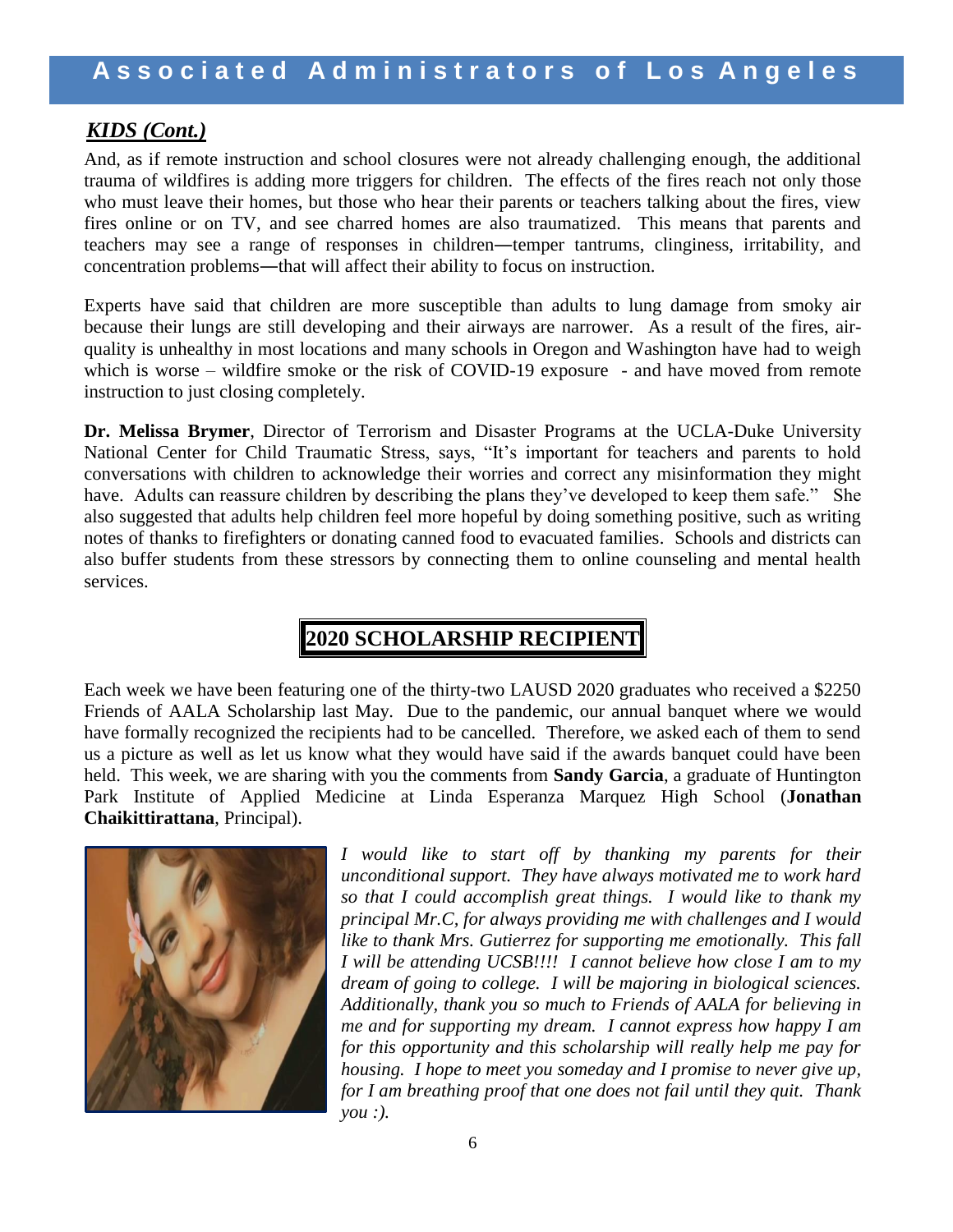## *RECIPIENT (Cont.)*

To learn about all of our scholarship recipients, please click [HERE.](http://www.aala.us/docs/2020/06/Program-2020-Scholalrship-Students.pdf) Please consider supporting future graduates by donating to the Friends of AALA Scholarship Fund. The scholarships are 100% funded by the contributions of members, friends, and sponsors and are fully tax-deductible. Active and retired members can make a one-time tax-deductible donation by clicking [HERE.](http://www.aala.us/friends-of-aala-fund-raising-letter/) Active members also have the option of joining the more than 200 AALA Angels and making a monthly \$5 (or more) donation. Simply click [HERE](http://www.aala.us/docs/2017/11/AALA-Angels-fillable-form.rev_.pdf) to complete the necessary paperwork to become an angel. Checks payable to Friends of AALA can be mailed to the AALA office at 1910 W. Sunset Blvd., Suite 850, Los Angeles, CA 90026. If you wish to donate by credit card, please call the AALA office at 213.484.2226.

## **UPDATED ACSA EVENTS**

#### **Thursday, September 24, 2020, 12:00 p.m.**

**Virtual Brown Bag Lunch―**Nominate a great administrator for Administrator of the Year. Review the process and obtain valuable tips.

Join Zoom Meeting at [https://lausd.zoom.us/j/94886461846;](https://lausd.zoom.us/j/94886461846) Meeting ID: 948 8646 1846.

## **Tuesday, October 13, 2020, 12:00 p.m.**

## **Virtual Brown Bag Lunch―Aspiring Administrators**

Join colleagues from Regions 12 and 15 on this learning journey aligned to the CAPSELS. October focus is socio-emotional learning.

Join Zoom Meeting at:

[https://lausd.zoom.us/j/98236445657?pwd=MkFZU1pqbTZ1cVJveS9JTDRTeEE4Zz09;](https://lausd.zoom.us/j/98236445657?pwd=MkFZU1pqbTZ1cVJveS9JTDRTeEE4Zz09) Meeting ID: 982 3644 5657; Passcode: ACSA.

## **Thursday, October 15, 2020, 12:00 p.m.**

**Virtual Brown Bag Lunch―Richard Culatta**, CEO, International Society for Technology in Education (ISTE), *The Do's of Digital Citizenship*

We hear a lot about the "don't" for digital citizenship, but what about the "do's?" A former high school teacher, Culatta was senior advisor to the secretary and director to the Office of Education Technology from 2013-2015. Culatta helped author the 2016 National Technology Plan. A current focus for Culatta and ISTE is finding ways to use technology to close equity gaps and redefine digital citizenship.

Join Zoom Meeting at [https://lausd.zoom.us/j/94886461846;](https://lausd.zoom.us/j/94886461846) Meeting ID: 948 8646 1846.

**Access and Equity for English Language Learners Academy―**Begins September 26, 2020. Go to <https://www.acsa.org/Professional-Learning/Academies> for program and registration information. Dates for synchronous learning are September 26, October 17, November 14, January 23, February 20, March 20, and April 17. Region 16 scholarships are available. Contact [leonard.choi@lausd.net](mailto:leonard.choi@lausd.net***) for more information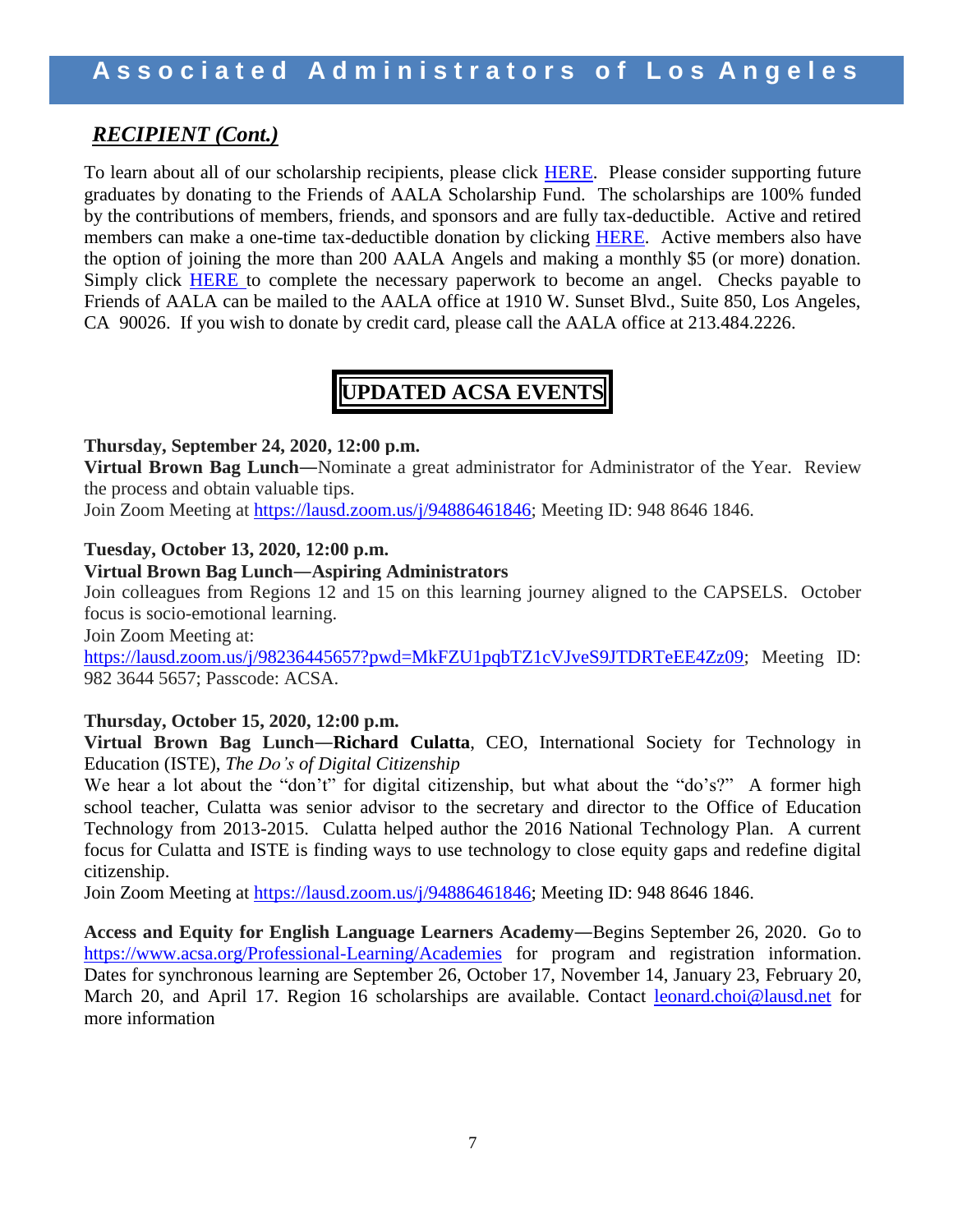## **A s s o c i a t e d A d m i n i s t r a t o r s o f L o s A n g e l e s**



# Help us get Scott elected! **VOLUNTEER**

Mon-Thurs 4-7 **Weekends 10-2** 

text your name and email to 818-915-7255 to get a link

#### **DONATE [www.scott4lausd.com](http://www.scott4lausd.com/)**

Paid for by Schmerelson For School Board 2020 - General (ID # 1425925) 419 N. Larchmont Blvd. #37, Los Angeles, CA 90004 I Additional information available at Ethics.lacity.org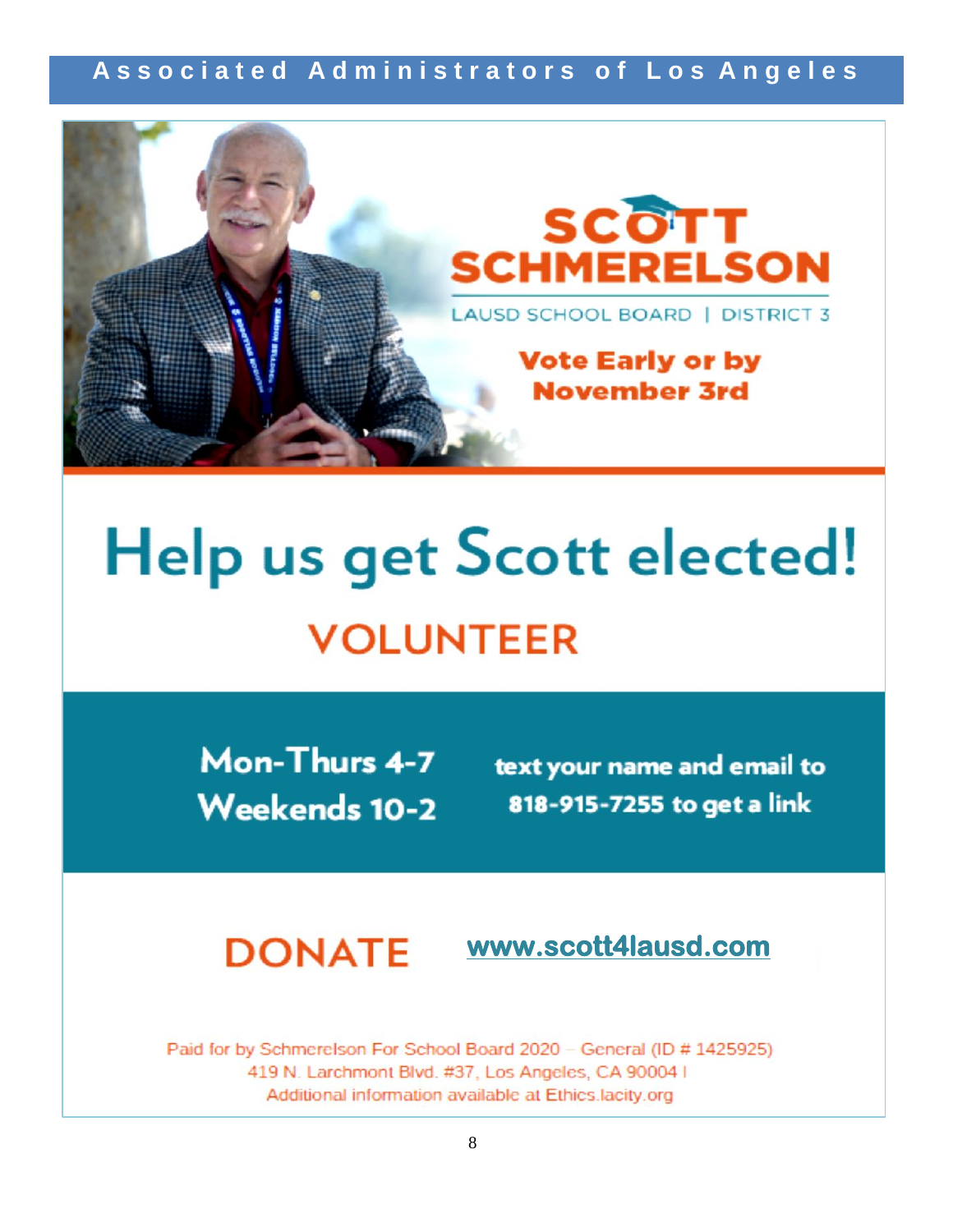## **UCLA DOCTORATE OF EDUCATION (ED.D.) IN EDUCATIONAL LEADERSHIP**



*For 2019 the Graduate School of Education and Information Studies at UCLA was ranked #1 among graduate schools of education in the country by U.S. News and World Report.*

**We seek educators committed to improving practice and equity across the K-16 continuum; those who guide their work by principles of individual responsibility, an ethic of excellence, and a commitment to the communities they serve.** 

Each cohort in the UCLA Educational Leadership Program (ELP) embarks on a practitioner-oriented three-year experience in a supportive environment with outstanding faculty and expert educational practitioners. Established in 1993, UCLA's small, student-focused Ed.D. program prepares educators to advance educational organizations and improve educational outcomes for children, youth, and adults.

*ELP Information Session dates for summer/fall are:* **9/26, 10/10, 10/24, 11/7**, **11/21, and 12/12**

Please sign up by visiting: [https://gseis.ucla.edu/education/academic-programs/educational-leadership](https://gseis.ucla.edu/education/academic-programs/educational-leadership-program/elp-information-sessions/)[program/elp-information-sessions/.](https://gseis.ucla.edu/education/academic-programs/educational-leadership-program/elp-information-sessions/) For more information email: [eddinfo@gseis.ucla.edu](mailto:eddinfo@gseis.ucla.edu)

*\*GRE is now optional and is no longer required to apply to our doctoral program.* The application deadline to the Educational Leadership Program for Fall 2021 is: **February 1, 2021**

# **POSITIONS AVAILABLE**

*Note to Applicants: Please be advised that you are responsible for making sure all the District requirements have been met. Do not contact AALA for information regarding positions; for detailed requirements for positions and employment updates use the contact phone number provided in the announcement or visit the District website at* [http://www.lausdjobs.org](http://www.lausdjobs.org/) *classified or* <http://achieve.lausd.net/Page/1125> *certificated. Employees who change basis during the school year may not earn a full year of service credit and annualized employees who change their basis during the year may sustain an annualized settlement.* 

## **CERTIFICATED**

*Open to certificated and classified employees who meet the position requirements*

## *ASSISTANT PRINCIPAL, SECONDARY*

**John C. Fremont High School, Local District South, MST 41G, B Basis.** For more information, contact **Dr. Robert Whitman**, Community of Schools Administrator, at 213.760.3206. Application deadline is 3:00 p.m., Monday, September 28, 2020.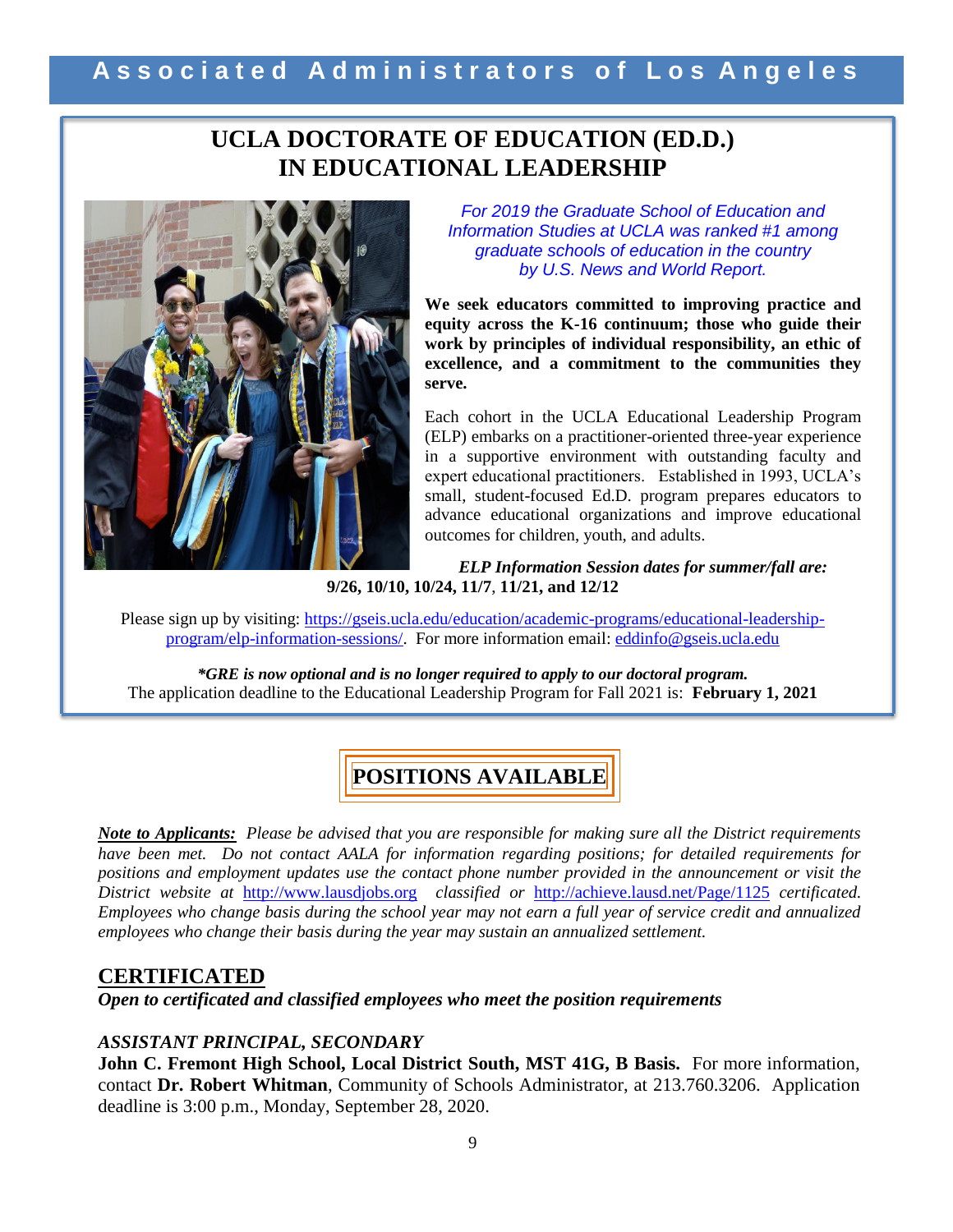## *CERTIFICATED (Cont.)*

## *ASSISTANT PRINCIPAL, SECONDARY*

**Robert Fulton College Preparatory School, Local District Northeast, MST 41G, B Basis.** For more information, contact **Dr. Rafael Gaeta**, Director, at 310.625.1834. Application deadline is 5:00 p.m., Monday, September 28, 2020.

## *ASSISTANT PRINCIPAL, SECONDARY*

**South East High School, Local District East, MST 41G, B Basis.** For more information, contact **Jesus Nuñez**, Community of Schools Administrator, at 323.224.3100. Application deadline is 5:00 p.m., Friday, October 2, 2020.

## *ASSISTANT PRINCIPAL, SECONDARY*

**University High School, Local District West, MST 41G, B Basis.** For more information, contact **Joyce Dara, Community of Schools Administrator, at** *dara@lausd.net.* **Application deadline is 5:00** p.m., Monday, September 28, 2020.

## *ASSISTANT PRINCIPAL, SECONDARY*

**Mervyn M. Dymally High School, Local District South, MST 40G, B Basis.** For more information, contact **Dr. Reginald A. Sample**, Community of Schools Administrator, at 310.354.3400. Application deadline is 3:00 p.m., Monday, September 28, 2020.

## *ASSISTANT PRINCIPAL, SECONDARY*

**Byrd Middle School, Local District Northeast, MST 40G, B Basis.** For more information, contact **John Rome**, Community of Schools Administrator, at [john.rome@lausd.net](mailto:john.rome@lausd.net) or 818.252.5433. Application deadline is 5:00 p.m., Wednesday, September 30, 2020.

## *ASSISTANT PRINCIPAL, ELEMENTARY*

**Lovelia P. Flournoy Elementary School and STEAM Magnet, Local District South, MST 38G, B Basis.** For more information, contact **Myrna N. Brutti**, Executive Director, at 310.354.3406. Application deadline is 3:00 p.m., Friday, September 25, 2020.

#### *ADMINISTRATOR OF INSTRUCTION*

**Local District West, MST 49G, School Support Administrator, A Basis.** For more information, contact **Blanca Flores** at [bflor5@lausd.net.](mailto:bflor5@lausd.net) Application deadline is 4:00 p.m., Monday, September 28, 2020.

#### *ADMINISTRATOR OF OPERATIONS*

**Local District West, MST 49G, School Support Administrator, A Basis.** For more information, contact **Blanca Flores** at [bflor5@lausd.net.](mailto:bflor5@lausd.net) Application deadline is 4:00 p.m., Monday, September 28, 2020.

| <b>CERTIFICATED POSITIONS</b> | <b>LOCATION</b>       | <b>CONTACT</b>           | <b>DEADLINE</b>    |
|-------------------------------|-----------------------|--------------------------|--------------------|
| <b>COORDINATOR</b>            | <b>Student Health</b> | <b>Yamilet Renderos,</b> | <b>EXTENDED</b>    |
| MST 39G, E Basis              | And Human             | yamilet.renderos@        | $5:00$ p.m.        |
|                               | Services              | lausd.net                | Monday             |
|                               |                       |                          | September 21, 2020 |

## **PREVIOUSLY ANNOUNCED POSITIONS**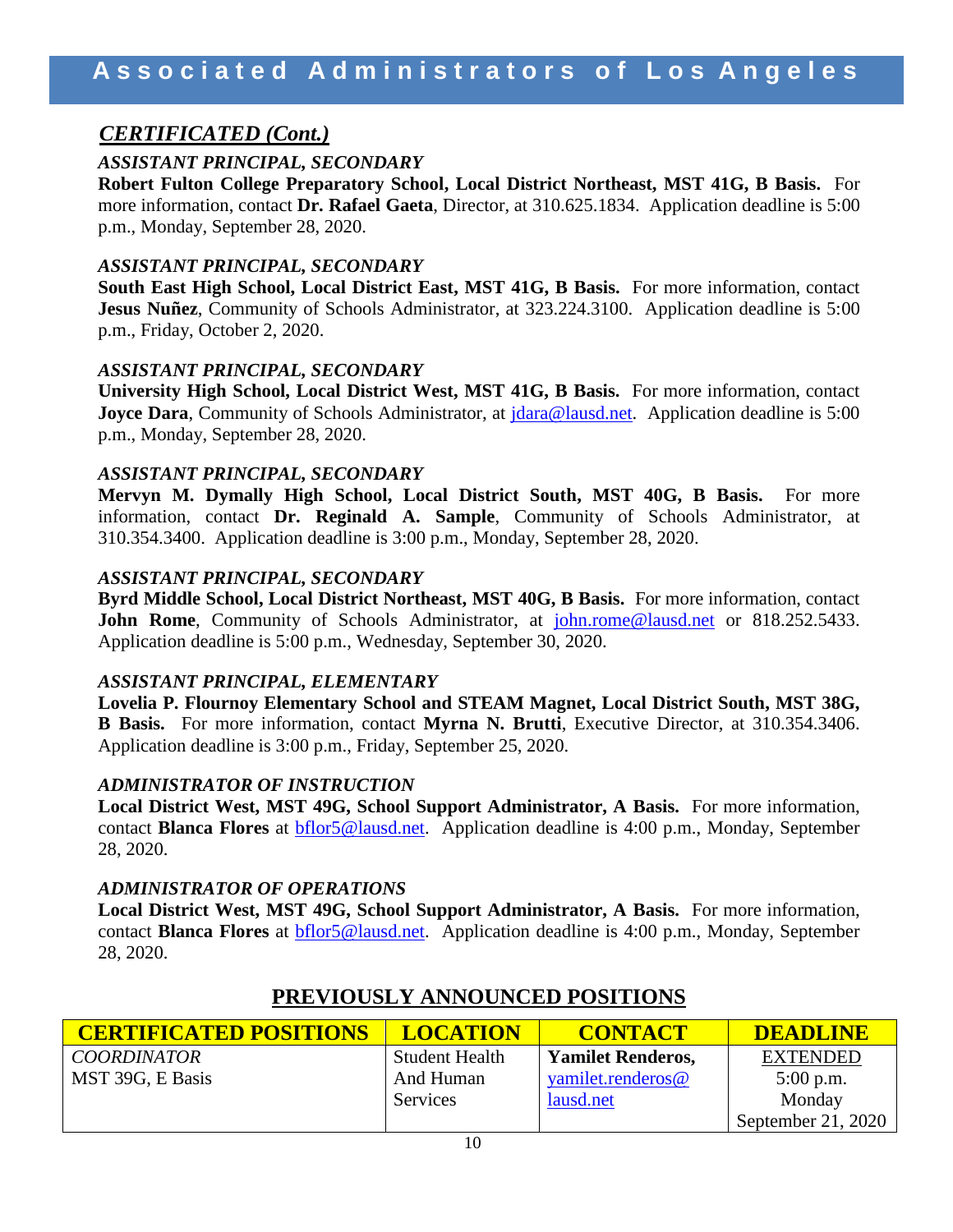# Associated Administrators of Los Angeles

| <b>CERTIFICATED POSITIONS</b>             | <b>LOCATION</b>           | <b>CONTACT</b>               | <b>DEADLINE</b>    |
|-------------------------------------------|---------------------------|------------------------------|--------------------|
| ASSISTANT PRINCIPAL,                      | Lee Elementary            | Dr. Charles D.               | <b>EXTENDED</b>    |
| <b>ELEMENTARY</b>                         | Medical and               | <b>Smith, Lead Director,</b> | 5:00 p.m.          |
| MST 37G, B Basis                          | <b>Health Science</b>     | 213.241.0126                 | Tuesday            |
|                                           | Magnet, Local             |                              | September 22, 2020 |
|                                           | <b>District Central</b>   |                              |                    |
| PRINCIPAL, ELEMENTARY                     | <b>Clifford Street</b>    | Norma Spencer,               | 5:00 p.m.          |
| MST 40G, E Basis                          | Math &                    | COSA, 323.761.1273           | Wednesday          |
|                                           | Technology                |                              | September 23, 2020 |
|                                           | Magnet, Local             |                              |                    |
|                                           | <b>District Central</b>   |                              |                    |
| ASSISTANT PRINCIPAL, SECONDARY            | Maywood                   | Ruben Valles, COSA,          | 5:00 p.m.          |
| MST 40G, B Basis                          | Academy HS,               | rcv2795@lausd.net or         | Wednesday          |
|                                           | <b>Local District</b>     | 323.224.3100                 | September 23, 2020 |
|                                           | East                      |                              |                    |
| SPECIALIST, TITLE I, PART A               | <b>Private Schools</b>    | <b>Albert Gallegos,</b>      | <b>EXTENDED</b>    |
| MST 37G, A Basis                          | Program, Federal          | albert.gallegos@lausd.       | 5:00 p.m.          |
|                                           | and State Ed.             | net                          | Monday             |
|                                           | Programs                  |                              | September 28, 2020 |
| <b>CLASSIFIED POSITIONS</b>               | <b>LOCATION</b>           | <b>CONTACT</b>               | <b>DEADLINE</b>    |
| FORENSIC AND SUPPORT SERVICES             | Office of the             | Click HERE                   | Thursday           |
| <b>MANAGER</b>                            | <b>Inspector General</b>  |                              | September 24, 2020 |
| \$107,739 - \$134,234, 12-month position  |                           |                              |                    |
| <b>SENIOR RESIDENT CONSTRUCTION</b>       | <b>Facilities Project</b> | <b>Click HERE</b>            | Friday             |
| <b>ENGINEER</b>                           | Execution, FSD            |                              | September 25, 2020 |
| \$120,500 - \$150,200, 12-month position  |                           |                              |                    |
| OPERATING SYSTEMS SPECIALIST              | Information               | <b>Click HERE</b>            | Friday             |
| \$108,278 - \$120,577, 12-month position  | Technology                |                              | September 25, 2020 |
|                                           | Division                  |                              |                    |
| <b>SENIOR FACILITIES PROJECT</b>          | Architectural and         | <b>Click HERE</b>            | Friday             |
| <b>MANAGER</b>                            | Engineering               |                              | September 25, 2020 |
| \$108,000 - \$133,800, 12-month position  | Services, FSD             |                              |                    |
| <b>OPERATING SYSTEMS</b>                  | Information               | <b>Click HERE</b>            | Friday             |
| <b>ADMINISTRATOR</b>                      | Technology                |                              | September 25, 2020 |
| \$107,307 - \$132,834, 12-month position  | Division                  |                              |                    |
| <b>CONTROLLER</b>                         | Accounting and            | <b>Click HERE</b>            | When Filled        |
| \$156,708 - \$195,223, 12-month position  | <b>Disbursements</b>      |                              |                    |
|                                           | Division                  |                              |                    |
| FACILITIES ASSET DEVELOPMENT              | Facilities                | <b>Click HERE</b>            | When Filled        |
| <b>DIRECTOR</b>                           | <b>Services Division</b>  |                              |                    |
| $$141,000 - $175,000, 12$ -month position |                           |                              |                    |
| <b>DIRECTOR OF FACILITIES</b>             | Facilities                | <b>Click HERE</b>            | When Filled        |
| LEGISLATION, GRANTS, FUNDING              | <b>Services Division</b>  |                              |                    |
| \$117,000 - \$145,800, 12-month position  |                           |                              |                    |